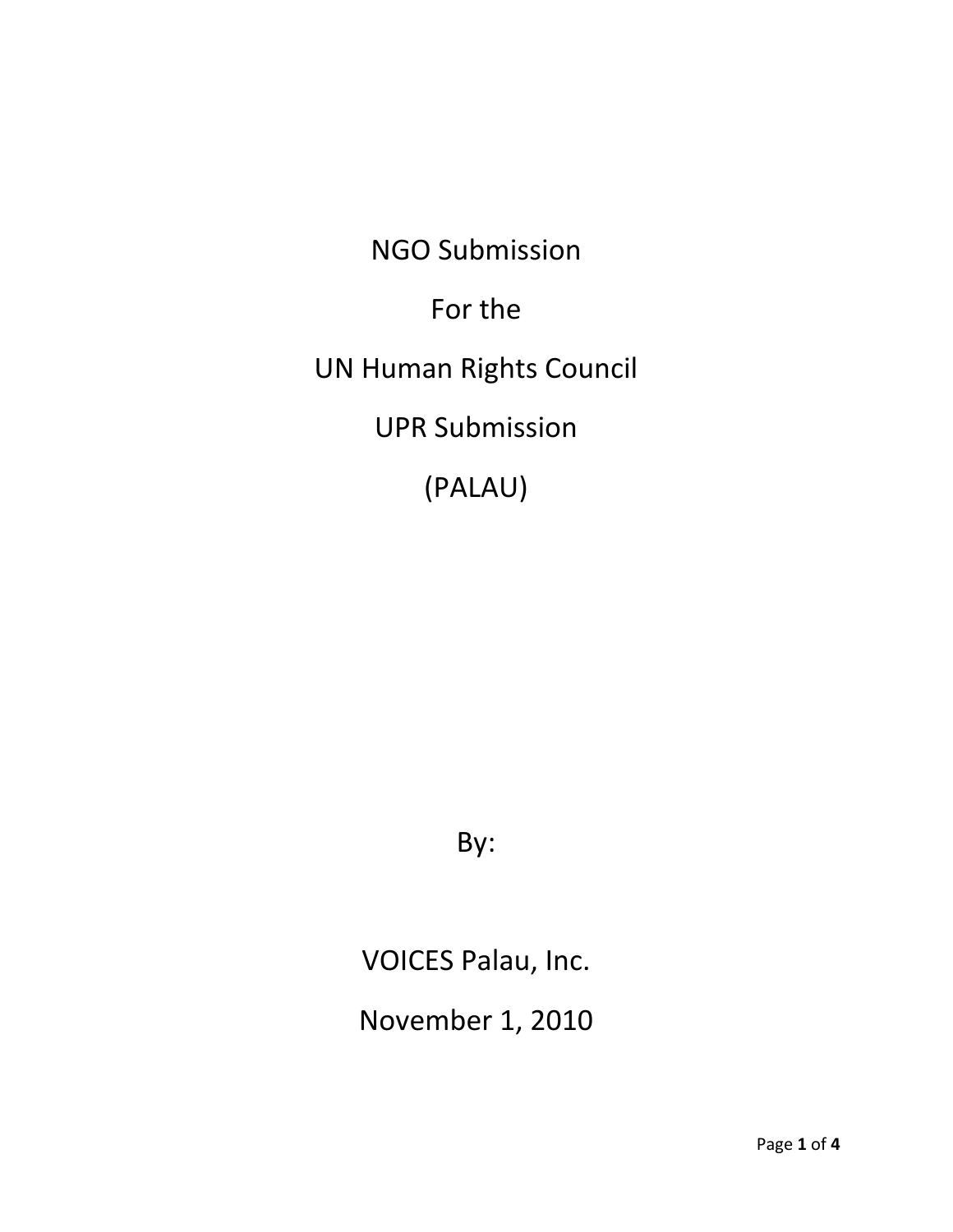Palau is a small island nation and with a small island country there are many challenges.

VOICES Palau, Inc. was formally established in 2006 as an advocacy rights group in Palau, this year, VOICES Palau was formally registered as a non‐profit corporation in the Republic of Palau.

VOICES Palau, hereby submits its report to the Office of the Human Rights Council in hopes the our voices would be heard.

### **National Human Rights Institution**

In Palau, we do not have a national human rights institution, therefore, there are many rights, human rights and civil rights of person violated without any recourse for the individual. Of course, the legal system, judicial branch is available, however , access to justice is limited because of economics. The average working Palauan or Palauan resident cannot afford the high cost of litigating their human rights.

VOICES Palau has been advocating for the establishment of a human rights commission in the Republic of Palau.

An example of human rights violation by Palau Government and its agencies is the state action against the residents of Ngerumetek in Airai State, Republic of Palau. The residents , prior to their establishment of their residential homes, were not informed that the government was planning to expand the airport runway area. In 2009/2010 the Government/its agencies started building and bulldozing the area, when the residents expressed opposition to this airport extension they were called to a meeting and asked by the government to sign "waivers" and when they refused to sign the waivers they were told to move their homes. Since this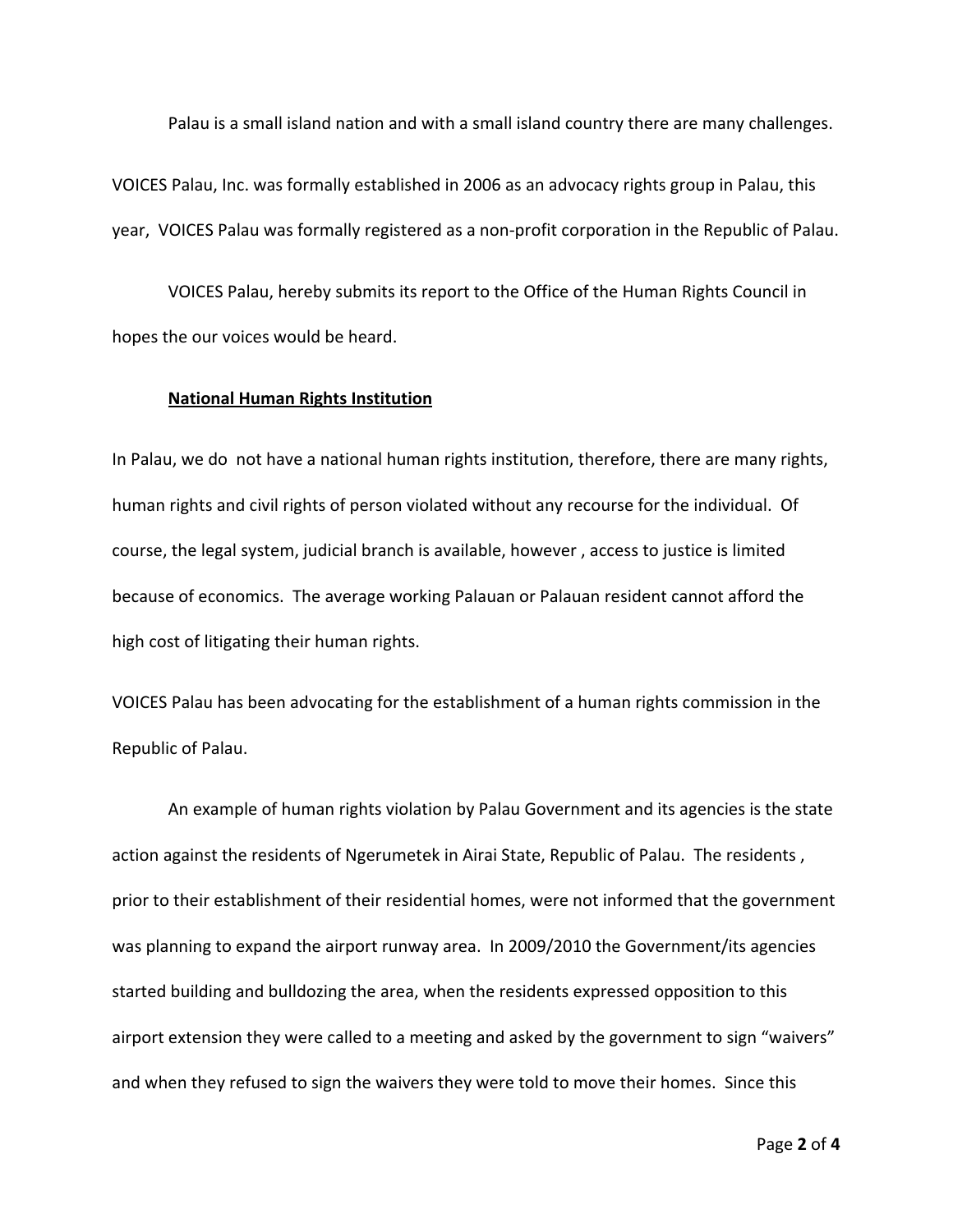incident the residents have taken steps to communicate with the United State Federal Aviation Agency and other means to obtain help. The residents have also gone to several attorneys, including the Micronesian Legal Services, which is a non‐profit legal services in Palau, however, they were turned down. The above is a prime example of the need for a National Human Rights Commission in Palau.

# **Ratification of CEDAW**

The ratification of CEDAW has also been a pending issue in the Republic of Palau, despite the fact that there have been trainings and requests by the people to the government to ratify CEDAW. In 2001, the Office of the Women's Affairs was eliminated and to this day, there is still yet to be a National Women's Office.

# **Ratification of Convention of Migrant Workers**

The ratification of the Convention of Migrant Workers is another necessity, considering that there are over 8,000 migrant workers in Palau, this is about 35% of the population. There are many rights that are violated, an example of just violation, is that national law that prohibits "transfers" ; migrant workers are prohibited from transferring from one employee to another, unless they return to their home country for seven (7)years and then return to Palau to a different employee.

Additionally, there is also legislation that provides for minimum wage to residents but not for migrant workers.

# **Children**